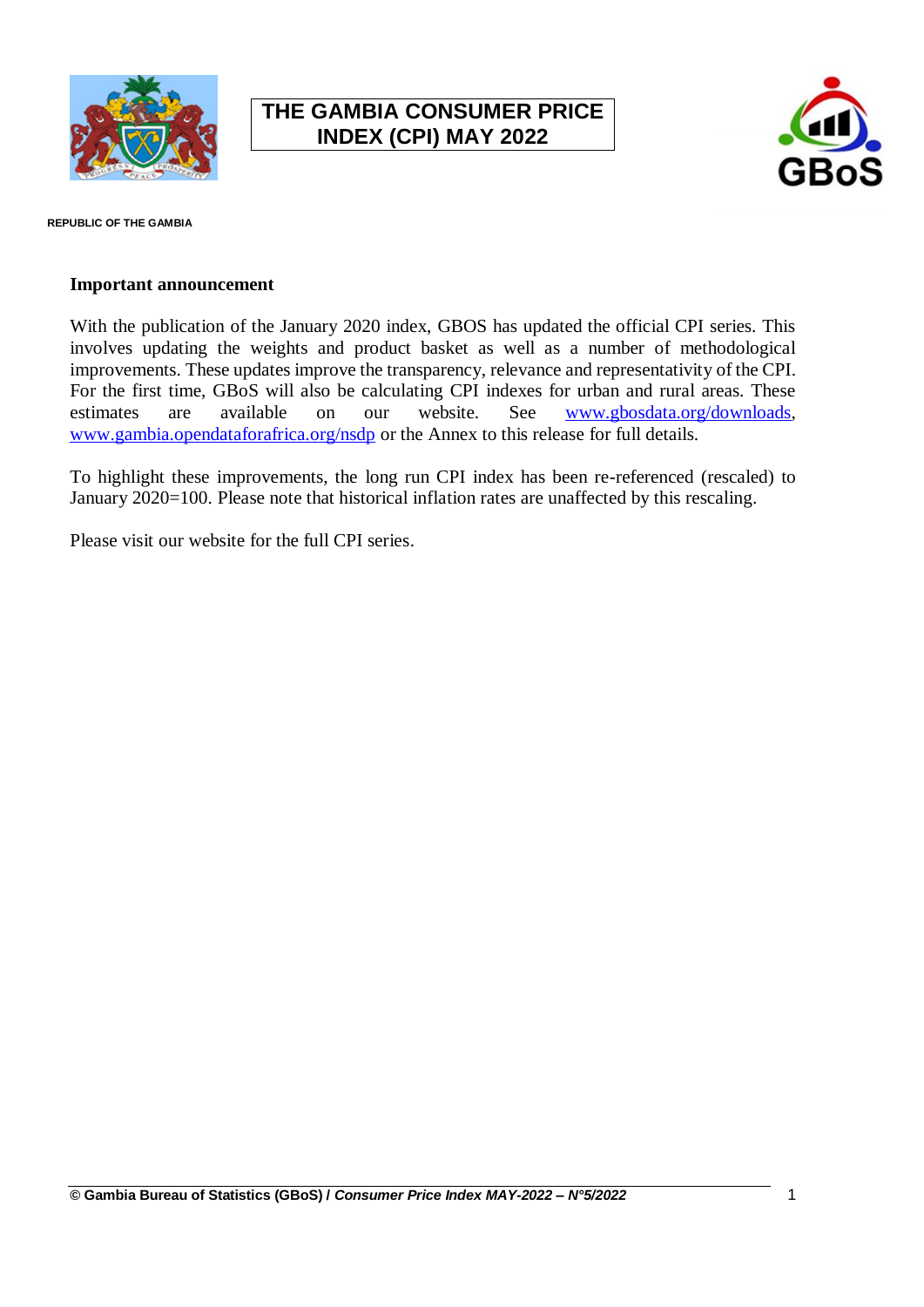|               | The Gambia Bureau of Statistics presents to users the Consumer Price Index (CPI) based on January 2019 =100 (Re-referenced to January 2020=100). The CPI is<br>published on 15th of every month for the preceding month |                 |        |               |                             |               |                       |                   |
|---------------|-------------------------------------------------------------------------------------------------------------------------------------------------------------------------------------------------------------------------|-----------------|--------|---------------|-----------------------------|---------------|-----------------------|-------------------|
|               |                                                                                                                                                                                                                         |                 |        |               |                             |               |                       | Changes in % Over |
| <b>COICOP</b> | ALL ITEMS(JANUARY 2020=100)                                                                                                                                                                                             | Weights 2015/16 |        | May-21 Mar-22 |                             |               | Apr-22 May-22 1 Month | 12 Months         |
| O.            | All-items CPI (OVERALL INDEX)                                                                                                                                                                                           | 100000          | 109.19 | 117.62        | 120.60                      | 121.84        | 1.03                  | 11.58             |
| 01            | <b>FOOD AND NON-ALCOHOLIC BEVERAGES</b>                                                                                                                                                                                 | 52623           | 111.02 | 120.71        | 125.86                      | 126.74        | 0.70                  | 14.16             |
| [01.1]        | <b>FOOD</b>                                                                                                                                                                                                             | 49529           | 111.28 | 121.42        | 126.87                      | 127.80        | 0.73                  | 14.85             |
| 01.1.1        | Bread & Cereals                                                                                                                                                                                                         | 14258           | 109.00 | 118.43        | 128.13                      | 128.26        | 0.10                  | 17.66             |
| 01.1.2        | Meat                                                                                                                                                                                                                    | 5248            | 107.63 | 120.08        | 128.01                      | 128.75        | 0.58                  | 19.62             |
| 01.1.3        | Fish                                                                                                                                                                                                                    | 5799            | 127.29 | 133.62        | 133.95                      | 134.98        | 0.77                  | 6.04              |
| 01.1.4        | Milk, Cheese and Eggs                                                                                                                                                                                                   | 2710            | 106.65 | 111.66        | 112.58                      | 115.05        | 2.19                  | 7.88              |
| 01.1.5        | Oils and fats                                                                                                                                                                                                           | 4313            | 143.38 | 146.97        | 167.92                      | 168.55        | 0.38                  | 17.55             |
| 01.1.6        | Fruits & nuts                                                                                                                                                                                                           | 1665            | 122.89 | 133.80        | 132.04                      | 141.80        | 7.39                  | 15.39             |
| 01.1.7        | Vegetables, root crops & tubers                                                                                                                                                                                         | 8938            | 92.36  | 105.96        | 104.44                      | 104.89        | 0.43                  | 13.57             |
| 01.1.8        | Sugar, jam, honey & sweets                                                                                                                                                                                              | 3438            | 106.18 | 127.35        | 127.91                      | 129.72        | 1.42                  | 22.17             |
| 01.1.9        | Other food products n.e.c                                                                                                                                                                                               | 3159            | 109.54 | 117.69        | 118.26                      | 118.41        | 0.13                  | 8.10              |
| 01.2          | Non-alcoholic beverages                                                                                                                                                                                                 | 3094            | 106.74 | 108.97        | 109.16                      | 109.28        | 0.11                  | 2.38              |
|               | <b>NON-FOOD PRODUCTS AND SERVICES</b>                                                                                                                                                                                   | 47377           | 107.12 | 114.12        | 114.65                      | 116.30        | 1.44                  | 8.57              |
| 02            | ALCOHOLIC BEVERAGES, TOBACCO AND NARCOTICS                                                                                                                                                                              | 1163            | 109.95 | 142.25        | 142.26                      | 142.24        | $-0.01$               | 29.36             |
| 02.1          | Alcoholic beverages                                                                                                                                                                                                     | 31              | 115.11 | 132.29        | 132.29                      | 131.92        | $-0.28$               | 14.60             |
| 02.2          | Tobacco                                                                                                                                                                                                                 | 940             | 112.55 | 147.63        | 147.64                      | 147.62        | $-0.01$               | 31.16             |
| 03            | <b>CLOTHING &amp; FOOTWEAR</b>                                                                                                                                                                                          | 7895            | 106.09 | 110.58        | 110.82                      | 111.08        | 0.23                  | 4.71              |
| 03.1          | GARMENTS                                                                                                                                                                                                                | 6585            | 105.83 | 109.90        | 110.17                      | 110.47        | 0.27                  | 4.38              |
| 03.1.1        | Clothing materials                                                                                                                                                                                                      | 2195            | 103.04 | 105.16        | 105.61                      | 106.08        | 0.45                  | 2.95              |
| 03.1.2        | Garments                                                                                                                                                                                                                | 1894            | 116.60 | 127.52        | 127.59                      | 127.74        | 0.12                  | 9.56              |
| 03.1.4        | Repair and hire of clothing                                                                                                                                                                                             | 2495            | 100.32 | 101.06        | 101.31                      | 101.56        | 0.25                  | 1.23              |
| 3.2           | Footwear                                                                                                                                                                                                                | 1310            | 107.46 | 114.07        | 114.23                      | 114.28        | 0.04                  | 6.35              |
| 04            | HOUSING, WATER, ELECTRICITY, GAS AND OTHER FUELS                                                                                                                                                                        | 7302            | 104.21 | 109.13        | 109.24                      | 109.31        | 0.07                  | 4.90              |
| 04.1          | Actual rentals for housing                                                                                                                                                                                              | 15              | 112.51 | 121.97        | 121.97                      | 121.97        | 0.00                  | 8.41              |
| 04.4.1        | <b>Water supply</b>                                                                                                                                                                                                     | 832             | 100.00 | 100.00        | 100.00                      | 100.00        | 0.00                  | 0.00              |
| 04.5          | Electricity, gas and other fuels                                                                                                                                                                                        | 5998            | 103.76 | 109.11        | 109.23                      | 109.28        | 0.05                  | 5.32              |
| 05            | FURNISHINGS, HOUSEHOLD EQUIPMENT, ETC                                                                                                                                                                                   | 7306            | 104.13 | 111.38        | 111.73                      | 111.84        | 0.10                  | 7.40              |
| 05.1          | Furniture, decorations, floor coverings and repairs                                                                                                                                                                     | 397             |        | 103.00 111.36 | 111.58                      | 112.29        | 0.64                  | 9.03              |
| 05.2          | Household textiles                                                                                                                                                                                                      | 319             |        | 101.19 114.00 | 114.23                      | 114.49        | 0.24                  | 13.15             |
| 05.3          | Household appliances                                                                                                                                                                                                    | 52              | 99.33  | 109.67        | 109.75                      | 109.90        | 0.14                  | 10.65             |
| 05.6          | Goods and services for routine household maintenance                                                                                                                                                                    | 5669            |        | 103.95 110.01 | 110.32                      | 110.28        | $-0.04$               | 6.09              |
| 06            | <b>HEALTH</b>                                                                                                                                                                                                           | 574             |        |               | 103.85 151.96 153.05 153.26 |               | 0.14                  | 47.57             |
| 07            | TRANSPORT                                                                                                                                                                                                               | 9644            |        |               | 110.89 116.13 117.84 125.63 |               | 6.61                  | 13.29             |
| 08            | <b>COMMUNICATIONS</b>                                                                                                                                                                                                   | 8809            | 96.02  | 96.98         | 96.98                       | 96.98         | 0.00                  | 1.01              |
| 09            | RECREATION AND CULTURE                                                                                                                                                                                                  | 428             |        | 97.89 103.10  |                             | 103.28 103.21 | $-0.07$               | 5.43              |
| 09.1          | Audio-visual, photographic and information processing equipment                                                                                                                                                         | 69              |        | 108.61 110.23 |                             | 110.23 110.23 | 0.00                  | 1.49              |
| 09.5          | Newspapers, books and stationery                                                                                                                                                                                        | 268             |        | 101.35 107.93 |                             | 107.93 107.93 | 0.00                  | 6.49              |
| 10            | Education                                                                                                                                                                                                               | 20              | 185.35 | 232.27        |                             | 232.27 232.27 | 0.00                  | 25.31             |
| 11            | HOTELS, CAFES AND RESTAURANTS                                                                                                                                                                                           | 754             |        | 106.41 143.65 |                             | 146.72 148.10 | 0.94                  | 39.18             |
| 12            | MISCELLANEOUS GOODS AND SERVICES                                                                                                                                                                                        | 3482            |        | 128.07 143.79 |                             | 143.98 143.98 | 0.00                  | 12.42             |
| 12.1          | Personal care                                                                                                                                                                                                           | 1823            |        | 132.48 150.61 |                             | 150.98 150.98 | 0.00                  | 13.97             |
|               |                                                                                                                                                                                                                         |                 |        |               |                             |               |                       |                   |
|               | <b>ALL ITEM INDEX</b>                                                                                                                                                                                                   | 100000          |        | 109.19 117.62 |                             | 120.60 121.84 |                       | 11.58             |
|               | <b>12-MONTH MOVING AVERAGE</b>                                                                                                                                                                                          |                 |        |               |                             |               |                       | 10.97             |
|               |                                                                                                                                                                                                                         |                 |        |               |                             |               |                       |                   |
|               | <b>Year on Year inflation</b>                                                                                                                                                                                           |                 |        |               |                             |               |                       | 11.58             |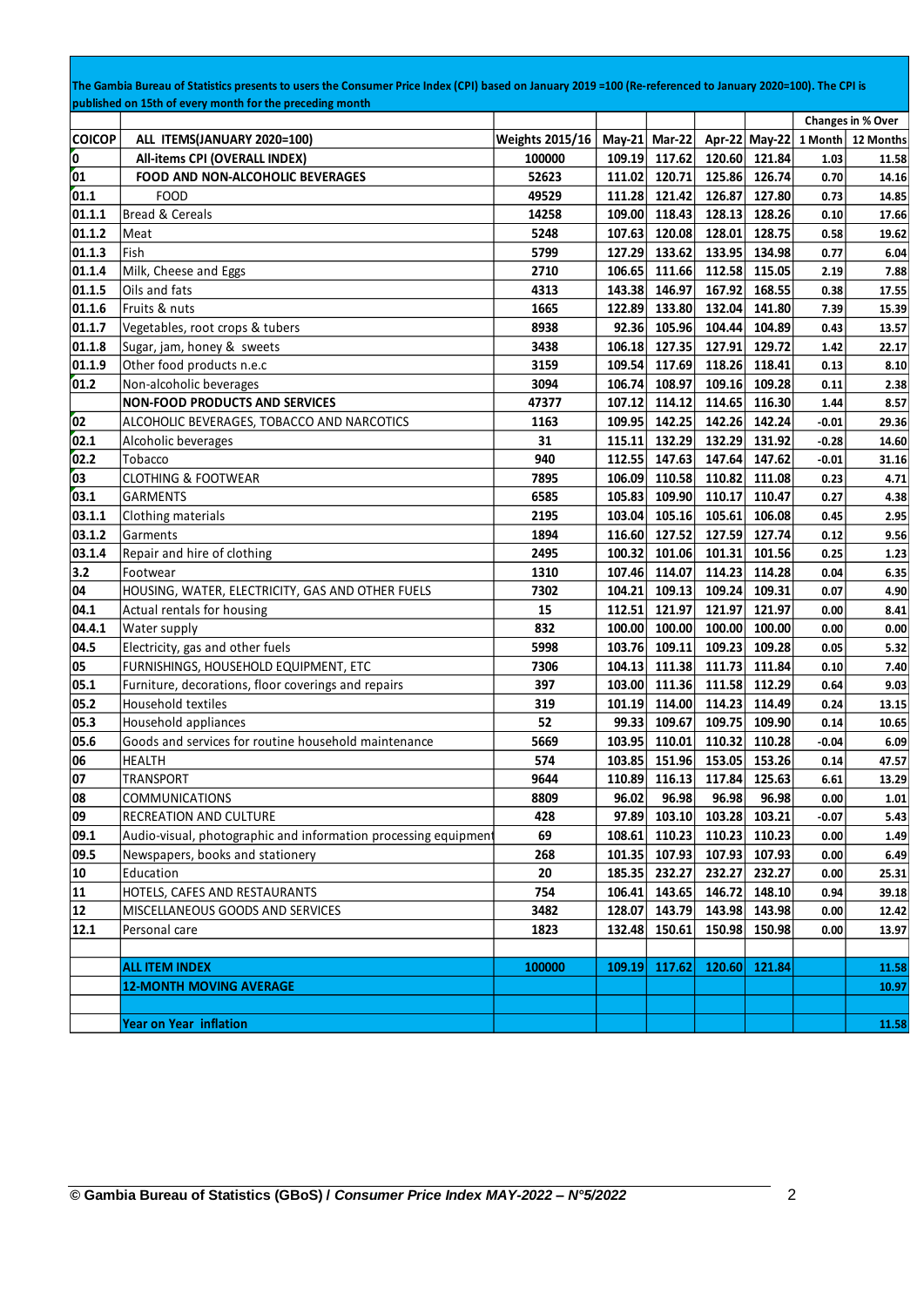From May 2021 to May 2022 the year-on-year All-items Consumer Price Index (CPI) inflation rate increased by 11.58 percent. Food and Non-Alcoholic Beverages increased by 14.16 percent whilst Non-Food Products increased by 8.57 percent.

In May 2022, the All-items CPI was 121.84, an increase of 1.03 percent over the April 2022 Allitems index of 120.60.

From May 2021 to May 2022, within Food and Non-Alcoholic Beverages, 'Sugar, Jam, Honey and Sweets' increased by 22.17 percent, 'Meat' increased by 19.62 percent, 'Bread and Cereals' increased by 17.66 percent, 'Oils and Fats' increased by 17.55 percent, 'Fruits and Nuts' increased by 15.39 percent, 'Vegetable, Root Crops and Tubers' increased by 13.57 percent, 'Other Food Products N.E.C' increased by 8.10 percent, , 'Milk, Cheese and Eggs' increased by 7.88 percent, 'Fish' increased by 6.04 percent and 'Non-alcoholic Beverages' increase by 2.82 percent.

Over the same period, for the Non-Food products, major increases were recorded by 'Health', 47.57 percent, 'Hotel, Café and Restaurant', 39.18 percent, 'Alcoholic Beverages, Tobacco and Narcotics', 29.36 percent, 'Education', 25.31 percent, 'Transport', 13.29 percent, 'Miscellaneous', 12.42 percent, 'Recreation and Culture', 5.43 percent, 'Housing, Water, Electricity, Gas and Other Fuels', 4.90 percent, 'Clothing and Footwear', 4.71 percent, and 'Communication', 1.01 percent.

From April 2022 to May 2022, the highest inflation rates within the Food and Non-alcoholic Beverages were for 'Fruits and Nuts'7.39 percent, 'Milk, Cheese and Eggs', 2.19 percent, 'Sugar, Jam, Honey and Sweets, 1.42 percent, 'Fish', 0.77 percent, 'Meat', 0.58 percent, 'Vegetable, Root Crops and Tubers' increased by 0.43 percent, 'Oils and Fats',0.38 percent.

Also, from April 2022 to May 2022, the highest inflation rates within the Non-Food Products and Services were for 'Transport', 6.61 percent, 'Hotel, Cafes, and Restaurant', 0.94 percent, 'Clothing and Footwear', 0.23, 'Health', 0.14 percent, and 'Furnishing, Household Equipment ETC.', 0.10 percent.

Using the 12-months-moving-average measure, the annual inflation rate was 10.97 percent in May 2022 compared to 10.44 percent recorded in April 2022.

**All-items year on year Inflation Rate (Comparison with the same month for the previous year)**

| Year | Jan  |      | Feb   March   April |                 | May  |      |      |                       | $Jun \mid July \mid Aug \mid Sept \mid Oct \mid Nov$ |  | <b>Dec</b> |
|------|------|------|---------------------|-----------------|------|------|------|-----------------------|------------------------------------------------------|--|------------|
| 2019 | 6.08 | 6.16 | 6.13                | 6.91            | 7.46 | 7.35 | 7.31 | 7.36                  | $7.58$   $7.55$   $7.73$                             |  | 7.68       |
| 2020 | 7.36 | 7.84 | 7.58                | 5.61            | 5.40 | 5.13 |      |                       | $4.82$   5.43   5.18   5.58   5.77                   |  | 5.67       |
| 2021 | 7.57 | 6.38 | 7.37                | 7.26            | 7.67 | 8.05 |      | $8.17 \mid 6.94 \mid$ | $7.01$   $7.34$   $7.09$                             |  | 7.61       |
| 2022 | 7.81 | 8.35 | 8.20                | $11.69$   11.58 |      |      |      |                       |                                                      |  |            |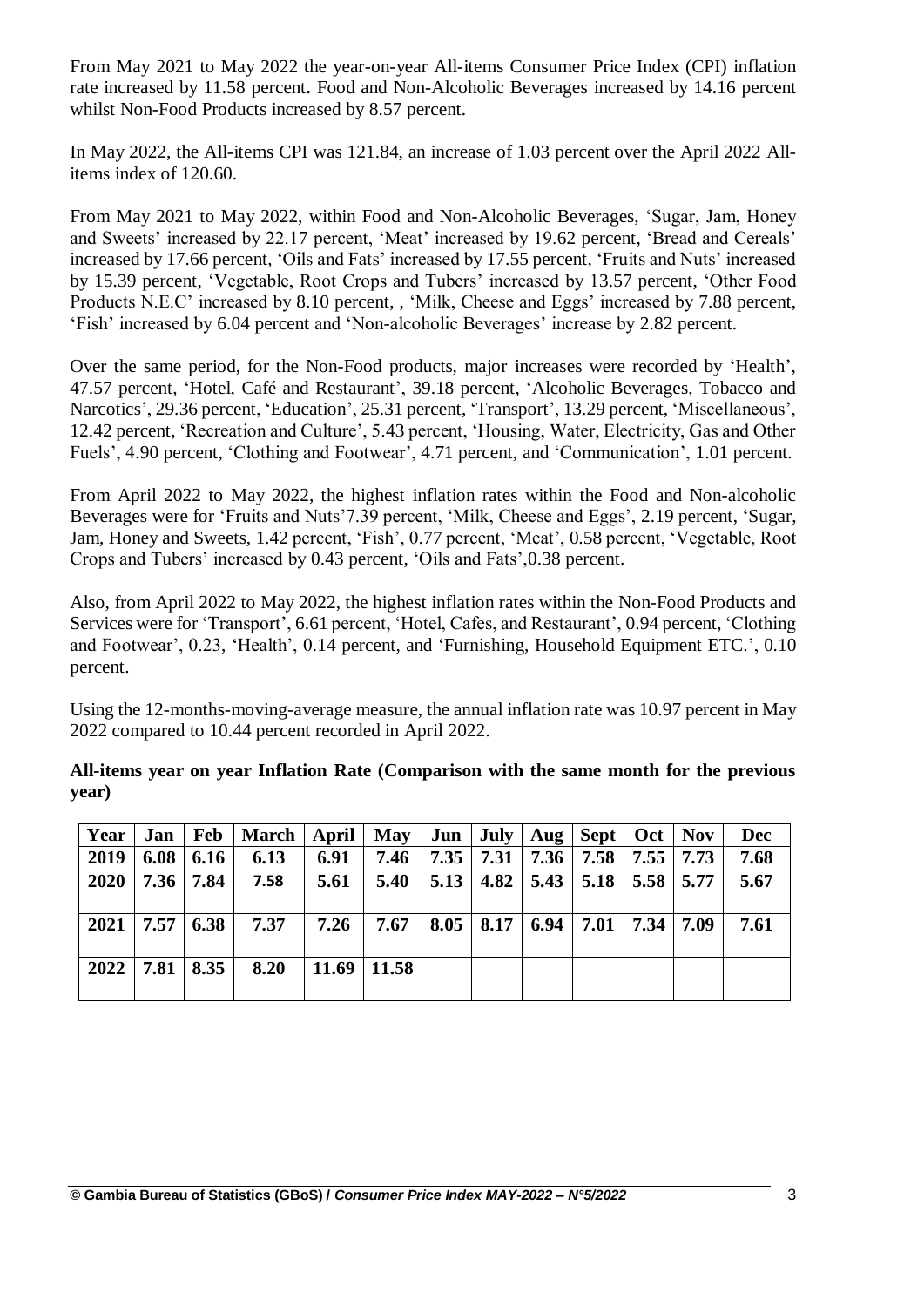

 $\rightarrow$  Non-food products and services Annual Inflation Rate (Over 12 months)

## **Figure 1: Annual changes – Comparison with the same month of the previous year (May 2021 – May 2022)**

**© Gambia Bureau of Statistics (GBoS) /** *Consumer Price Index MAY-2022 – N°5/2022* 4